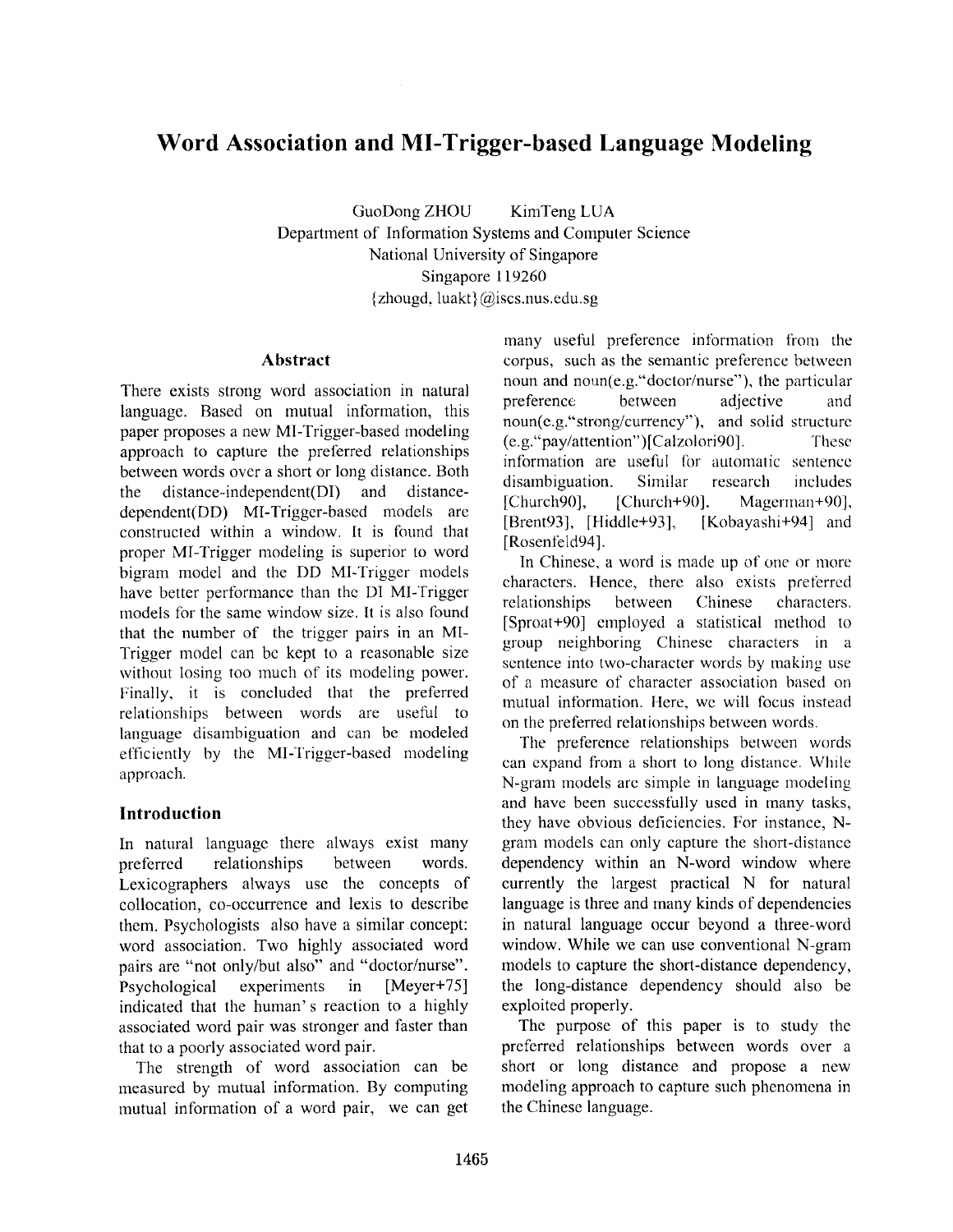This paper is organized as follows: Section I defines the concept of trigger pair. The criteria of selecting a trigger pair are described in Section 2 while Section 3 describes how to measure the strength of a trigger pair. Section 4 describes trigger-based language modeling. Section 5 gives one of its applications: PINYIN-to-Character Conversion. Finally, a conclusion is given.

# **1 Concept of Trigger Pair**

Based on the above description, we decide to use the trigger pair[Rosenfeld94] as the basic concept for extracting the word association information of an associated word pair. If a word  $\vec{A}$  is highly associated with another word B, then  $(A \rightarrow B)$ is considered a "trigger pair", with  $\vec{A}$  being the trigger and  $\hat{B}$  the triggered word. When  $\hat{A}$ occurs in the document, it triggers  $B$ , causing its probability estimate to change.  $\vec{A}$  and  $\vec{B}$  can be also extended to word sequences. For simplicity, here we will concentrate on the trigger relationships between single words although the ideas can be extended to longer word sequences.

How to build a trigger-based language model? There remain two problems to be solved: 1) how to select a trigger pair? 2) how to measure a trigger pair'?

We will discuss them separately in the next two sections.

# **2 Selecting Trigger Pair**

Even if we can restrict our attention to the trigger pair  $(A, B)$  where A and B are both single words, the number of such pairs is too large. Therefore, selecting a reasonable number of the most powerful trigger pairs is important to a triggerbased language model.

# **2.1 Window Size**

The most obvious way to control the number of the trigger pairs is to restrict the window size, which is the maximum distance between the trigger pair. In order to decide on a reasonable window size, we must know how much the distance between the two words in the trigger pair affects the word probabilities.

Therefore, we construct the long-distance Word Bigram(WB) models for distance-

 $d = 1,2,...,100$ . The distance-100 is used as a control, since we expect no significant information after that distance, We compute the conditional perplexity[Shannon51] for each longdistance WB model.

Conditional perplexity is a measure of the average number of possible choices there are for a conditional distribution. Fhe conditional perplexity of a conditional distribution with conditional entropy  $H(Y|X)$  is defined to be  $2^{H(Y|X)}$ . Conditional Entropy is the entropy of a conditional distribution. Given two random variables  $X$  and  $Y$ , a conditional probability mass function  $P_{Y|X}(y|x)$ , and a marginal probability mass function  $P_y(y)$ , the conditional entropy of Y given  $X$ ,  $H(Y|X)$  is defined as:  $H(Y|X) = -\sum_{x \in X} \sum_{y \in Y} P_{X,Y}(x, y) \log_2 P_{Y|X}(y|x)$  (1)

For a large enough corpus, the conditional perplexity is usually an indication of the amount of information conveyed by the model: the lower the conditional perplexity, the more inlbrmation it conveys and thus a better model. This is because the model captures as much as it can of that information, and whatever uncertainty remains shows up in the conditional perplexity. Here, the training corpus is the XinHua corpus, which has about 57M(million) characters or 29M words.

From Table 1 we find that the conditional perplexity is lowest for  $d = 1$ , and it increases significantly as we move through  $d = 2, 3, 4, 5$ and 6. For  $d = 7, 8, 9, 10, 11$ , the conditional perplexity increases slightly. We conclude that significant information exists only in the last 6 words of the history. However, in this paper we restrict maximum window size to 10.

| Distance | Perplexity | Distance | Perplexity |
|----------|------------|----------|------------|
|          | 230        |          | 1479       |
|          | 575        |          | 1531       |
|          | 966        |          | 1580       |
|          | 1157       |          | 1599       |
|          | 1307       |          | 1611       |
|          | 1410       | -00      | 1674       |

Table 1: Conditional perplexities of the longdistance WB models for different distances

# **2.2 Selecting Trigger Pair**

Given a window, we define two events: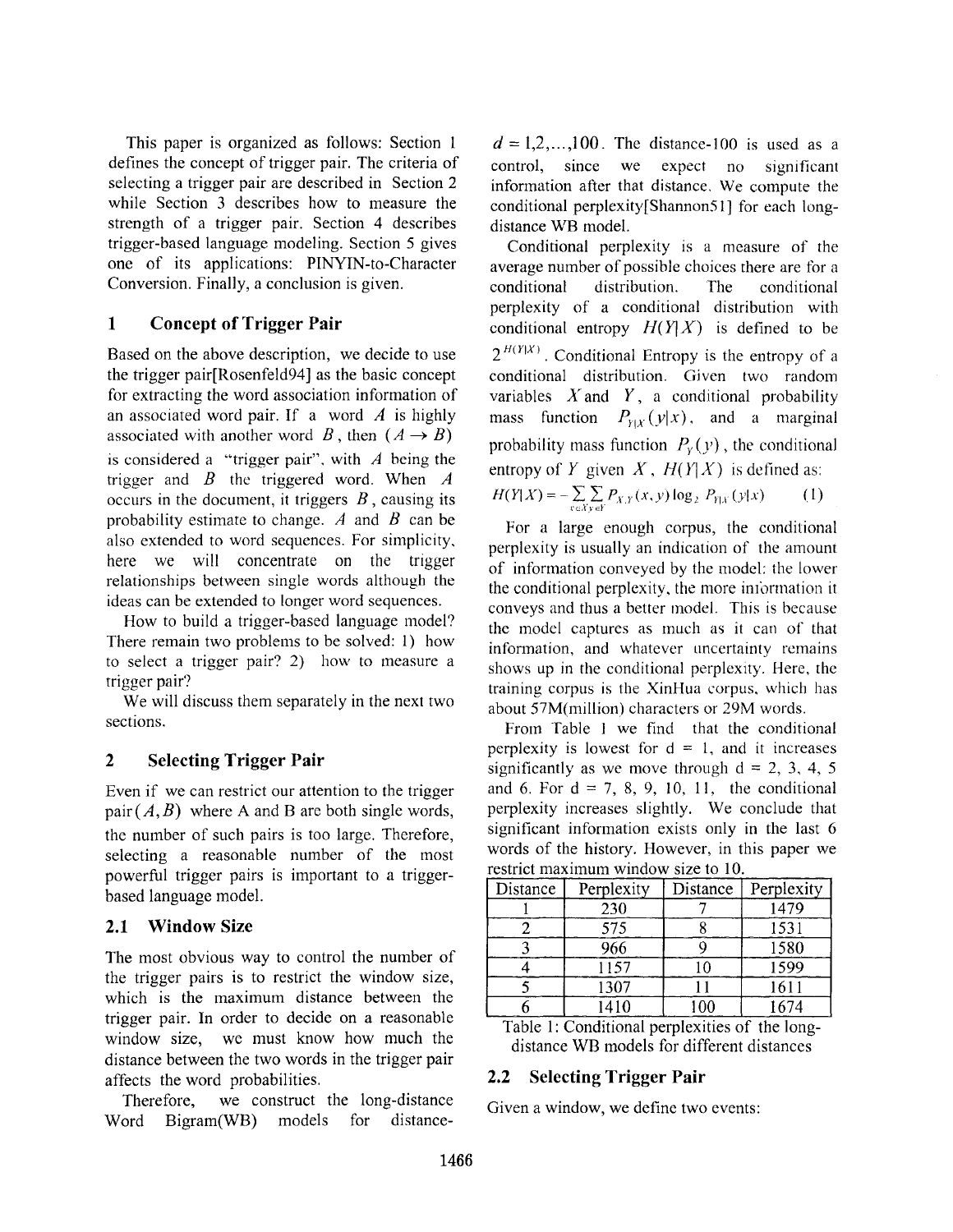$w : \{w \text{ is the next word }\}$ 

 $w_o$ : {  $w_o$  occurs somewhere in the window}

Considering a particular trigger  $(A \rightarrow B)$ , we are interested in the correlation between the two events  $A_n$  and  $B$ .

A simple way to assess the significance of the correlation between the two events  $A_n$  and  $B$  in the trigger  $(A \rightarrow B)$  is to measure their cross product ratio(CPR). One often used measure is the logarithmic measure of that quality, which has units of bits and is defined as:

$$
\log CPR(A_o, B) = \log \frac{P(A_o, B)P(A_o, B)}{P(A_o, B)P(A_o, B)}
$$
(2)

where  $P(X_0, Y)$  is the probability of a word pair  $(X_{\alpha}, Y)$  occurring in the window.

Although the cross product ratio measure is simple, it is not enough in determining the utility of a proposed trigger pair. Consider a highly correlated pair consisting of two rare words (树梢→白皑皑), and compare it to a less well correlated, but more common pair ( $\mathbb{E} \nleftrightarrow \mathbb{P}$   $\pm$ ). An occurrence of the word "树梢"(tail of tree) provides more information about the word "白皑皑" (pure white) than an occurrence of the word " $(E#''(dotor))$  about the word " $# \pm$ "(nurse). Nevertheless, since the word " $\&\&\text{r}$ " is likely to be much more common in the test data, its average utility may be much higher. If we can afford to incorporate only one of the two pairs into our trigger-based model, the trigger pair( $(E \pm \rightarrow \mathcal{P} \pm)$  may be preferable.

Therefore, an alternative measure of the expected benefit provided by  $A<sub>o</sub>$  in predicting B is the average mutual information(AMI) between the two:

$$
AMI(A_o; B) = P(A_o, B) \log \frac{P(A_o, B)}{P(A_o)P(B)}
$$
  
+  $P(A_o, \overline{B}) \log \frac{P(A_o, \overline{B})}{P(A_o)P(\overline{B})}$   
+  $P(\overline{A_o}, B) \log \frac{P(\overline{A_o}, B)}{P(\overline{A_o})P(B)}$   
+  $P(\overline{A_o}, \overline{B}) \log \frac{P(\overline{A_o}, B)}{P(\overline{A_o})P(\overline{B})}$  (3)

Obviously, Equation 3 takes the joint probability into consideration. We use this equation to select the trigger pairs. In related works, [Rosenfeld94] used this equation and [Church+90] used a variant of the first term to automatically identify the associated word pairs.

#### **3 Measuring Trigger Pair**

Considering a trigger pair  $(A_n \rightarrow B)$  selected by average mutual information  $AMI(A_0; B)$  as shown in Equation 3, mutual information  $MI(A_{a};B)$  reflects the degree of preference relationship between the two words in the trigger pair, which can be computed as follows:

$$
MI(Aa; B) = \log \frac{P(Aa, B)}{P(Aa) \cdot P(B)}
$$
(4)

where  $P(X)$  is the probability of the word X occurred in the corpus and  $P(A, B)$  is the probability of the word pair $(A, B)$  occurred in the window.

Several properties of mutual information are apparent:

•  $MI(A_o; B)$  is deferent from  $MI(B_o; A)$ , i.e. mutual information is ordering dependent.

• If  $A_{\alpha}$  and  $B$  are independent, then  $MI(A; B) = 0$ .

In the above equations, the mutual information  $MI(A_{\alpha};B)$  reflects the change of the *information content* when the two words  $A_{\alpha}$  and  $B$  are correlated. This is to say, the higher the value of  $MI(A_a;B)$ , the stronger affinity the words  $A<sub>a</sub>$  and  $B$  have. Therefore, we use mutual information to measure the preference relationship degree of a trigger pair.

### **5 MI-Trigger-based Modeling**

As discussed above, we can restrict the number of the trigger pairs using a reasonable window size, select the trigger pairs using average mutual information and then measurc the trigger pairs using mutual information. In this section, we will describe in greater detail about how to build a trigger-based model. As the triggers are mainly determined by mutual information, we call them MI-Triggers. To build a concrete MI-Trigger model, two factors have to be considered.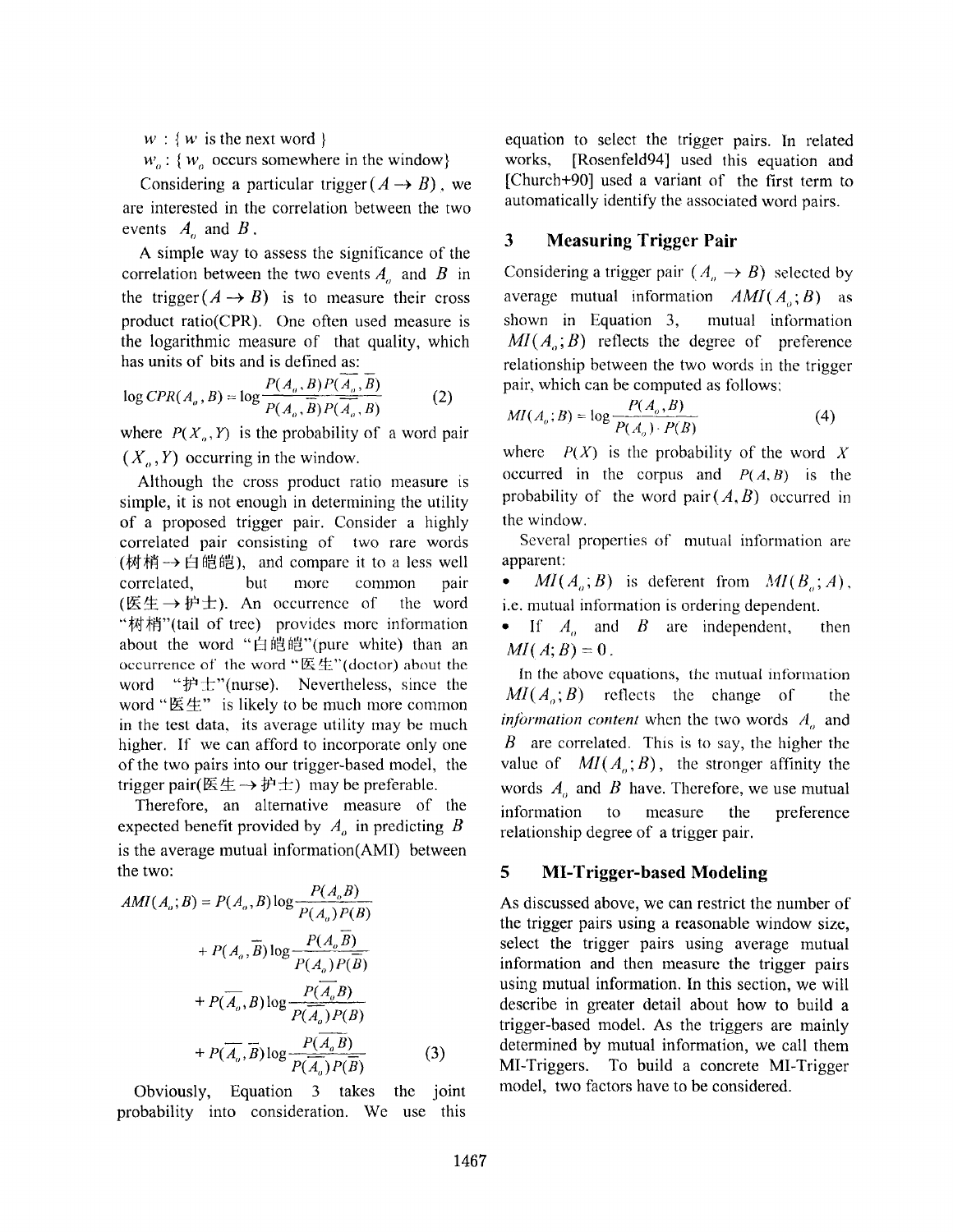Obviously one is the window size. As we have restricted the maximum window size to 10, we will experiment on 10 different window sizes( $ws = 1, 2, ..., 10$ ).

Another one is whether to measure an MI-Trigger in a distance-independent(DI) or distancedependent(DD) way. While a DI MI-Trigger model is simple, a DD MI-Trigger model has the potential of modeling the word association better and is expected to have better performance because many of the trigger pairs are distancedependent. We have studied this issue using the XinHua corpus of 29M words by creating an index file that contains. For every word, a record of all of its occurrences with distance-dependent co-occurrence statistics. Some examples are shown in Table 2, which shows that "越/越"("the more/the more") has the highest correlation when the distance is 2, that "不但 / 而且"("not only/but also") has the highest correlation when the distances are 3, 4 and 5, and that " $E \not\equiv / \nleftrightarrow E$ "("doctor/nurse") has the highest correlation when the distances are 1 and 2. After manually browsing hundreds of the trigger pairs, we draw following conclusions:

• Different trigger pairs display different behaviors.

• Behaviors of trigger pairs are distancedependent and should be measured in a distancedependent way.

• Most of the potential of triggers is concentrated on high-frequency words. (医生 $\rightarrow$  护士) is indeed more useful than (树梢→白皑皑).

| 7.6.4.114 |                 |       |       |
|-----------|-----------------|-------|-------|
| Distance  | 越/越             | 不但/而且 | 医生/护士 |
|           |                 |       | 24    |
| 2         | 3848            |       | 15    |
|           | 72              | 24    |       |
|           | $\overline{65}$ | 18    |       |
|           | 45              | 14    |       |
|           | $\overline{45}$ |       |       |
|           | 40              |       |       |
| 8         | 23              |       |       |
| C         | 9               |       |       |
|           |                 |       |       |

Table 2: The occurrence frequency of word pairs as a function of distance

To compare the effects of the above two factors, 20 MI-trigger models(in which DI and

DD MI-Trigger models with a window size of I are same) are built. Each model differs in different window sizes, and whether the evaluation is done in the D! or DD way. Moreover, for ease of comparison, each MI-Trigger model includes the same number of the best trigger pairs. In our experiments, only the best 1M trigger pairs are included. Experiments to determine the effects of different numbers of the trigger pairs in a trigger-based model will be conducted in Section 5.

For simplicity, we represent a trigger pair as XX-ws-MI-Trigger, and call a trigger-based model as the XX-ws-MI-Trigger model, while XX represents D1 or DD and *ws* represents the window size. For example, the DD-6-MI-Trigger model represents a distance-dependent Ml-Trigger-based model with a window size of 6.

All the models are built on the XinHua corpus of 29M words. Let' s take the DD-6-MI-Trigger model as a example. We filter about  $28 \times 28 \times 6$ M(with six different distances and with about 28000 Chinese words in the lexicon) possible DD word pairs. As a first step, only word pairs that co-occur at least 3 times are kept. This results in 5.7M word pairs. Then selected by average mutual information, the best 1M word pairs are kept as trigger pairs. Finally, the best 1M MI-Trigger pairs are measured by mutual information. In this way, we build a DD-6-MI-Trigger model which includes the best 1M trigger pairs.

Since the MI-Trigger-based models measure the trigger pairs using mutual information which only reflects the change of information content when the two words in the trigger pair are correlated, a word unigram model is combined with them. Given  $S = w_1 w_2 ... w_n$ , we can estimate the logarithmic probability  $log P(S)$ . For a DI- ws MI-Trigger-based model,  $log P(S) = \sum_{i=1}^{n} log P(w_i)$  $+\sum_{i=n}^{2} \sum_{j=i-1}^{\max(1,i-ws)} DI-ws-MI-Trigger(w_j \rightarrow w_i)$  (5) and for a DD-ws-MI-Trigger-based model,

$$
\log P(S) = \sum_{i=1}^{n} \log P(w_i)
$$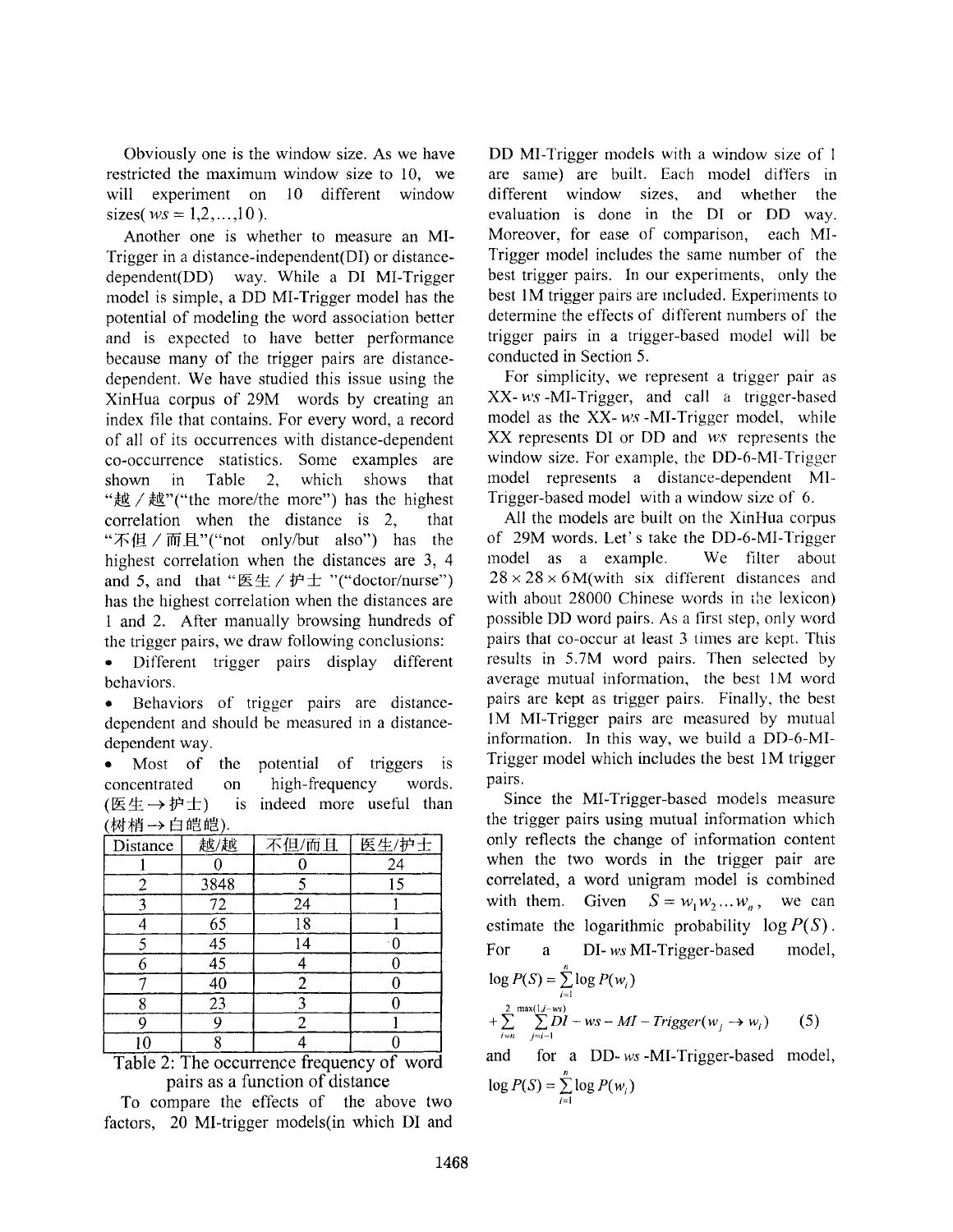$$
+\sum_{i=n}^{2}\sum_{j=i-1}^{\max(1,i-ws)}DD-ws-MI-Trigger(w_j\rightarrow w_i,i-j+1)
$$
 (6)

where ws is the windows size and  $i-j+1$  is the distance between the words  $w_i$  and  $w_j$ . The first item in each of Equation 5 and 6 is the logarithmic probability of S using a word unigram model and the second one is the value contributed to the MI-Trigger pairs in the MI-Trigger model.

In order to measure the efficiency of the MI-Trigger-based models, the conditional perplexities of the 20 different models (each has 1M trigger pairs) are computed from the XinHua corpus of 29M words and are shown in Table 3.

| Window      | Distance -  | Distance - |
|-------------|-------------|------------|
| <b>Size</b> | Independent | Dependent  |
|             | 301         | 301        |
| 2           | 288         | 259        |
| 3           | 280         | 238        |
|             | 272         | 221        |
| 5           | 267         | 210        |
| 6           | 262         | 201        |
|             | 270         | 216        |
| 8           | 275         | 227        |
| 9           | 282         | 241        |
| $\Omega$    | 287         | 252        |

Table 3: The conditional perplexities of the 20 different MI-Trigger models

### **5 PINYIN-to-Character Conversion**

As an application of the MI-Trigger-based modeling, a PINYIN-to-Character Conversion (PYCC) system is constructed. In fact, PYCC has been one of the basic problems in Chinese processing and the subjects of many researchers in the last decade. Current approaches include:

The longest word preference algorithm [Chen+87] with some usage learning methods [Sakai+93]. This approach is easy to implement, but the hitting accuracy is limited to 92% even with large word dictionaries.

• The rule-based approach [Hsieh+89] [Hsu94]. This approach is able to solve the related lexical ambiguity problem efficiently and the hitting accuracy can be enhanced to 96%.

• The statistical approach [Sproat92] [Chen93]. This approach uses a large corpus to compute the N-gram and then uses some statistical or mathematical models, e.g. HMM, to find the optimal path through the lattice of possible character transliterations. The hitting accuracy can be around 96%.

The hybrid approach using both the rules and statistical data[Kuo96]. The hitting accuracy can be close to 98%.

In this section, we will apply the Ml-Triggerbased models in the PYCC application. For ease of comparison, the P1NYIN counterparts of 600 Chinese sentences(6104 Chinese characters) from Chinese school text books are used for testing.

The PYCC recognition rates of different MI-Trigger models are shown in Table 4.

| تنط<br>Window | Distance -  | Distance - |
|---------------|-------------|------------|
| Size          | Independent | Dependent  |
|               | 93.6%       | 93.6%      |
| 2             | 94.4%       | 95.5%      |
| 3             | 94.7%       | 96.1%      |
| 4             | 95.0%       | $96.3\%$   |
| 5             | 95.2%       | 96.5%      |
| 6             | 95.3%       | 96.6%      |
| 7             | 94.9%       | 96.4%      |
| 8             | 94.6%       | 96.2%      |
| 9             | 94.5%       | 96.1%      |
| 10            | 94.3%       | 95.8%      |

| Table 4: The PYCC recognition rates for the 20 |                   |  |
|------------------------------------------------|-------------------|--|
|                                                | MI-Trigger models |  |

| $\ldots$             |            |             |  |
|----------------------|------------|-------------|--|
| No. of the MI-       | Perplexity | Recognition |  |
| <b>Trigger Pairs</b> |            | Rate        |  |
|                      | 1967       | 85.3%       |  |
| 100,000              | 672        | 90.7%       |  |
| 200,000              | 358        | 92.6%       |  |
| 400,000              | 293        | 94.2%       |  |
| 600,000              | 260        | 95.5%       |  |
| 800,000              | 224        | 96.3%       |  |
| 1,000,000            | 201        | 96.6%       |  |
| 1,500,000            | 193        | 96.9%       |  |
| 2,000,000            | 186        | 97.2%       |  |
| 3,000,000            | 183        | 97.2%       |  |
| 4,000,000            | 181        | 97.3%       |  |
| 5,000,000            | 178        | 97.6%       |  |
| 6,000,000            | 175        | 97.7%       |  |

Table 5: The effect of different numbers of the trigger pairs on the PYCC recognition rates

Table 4 shows that the DD-Ml-Trigger models have better performances than the DI-MI-Trigger models for the same window size. Therefore, the preferred relationships between words should be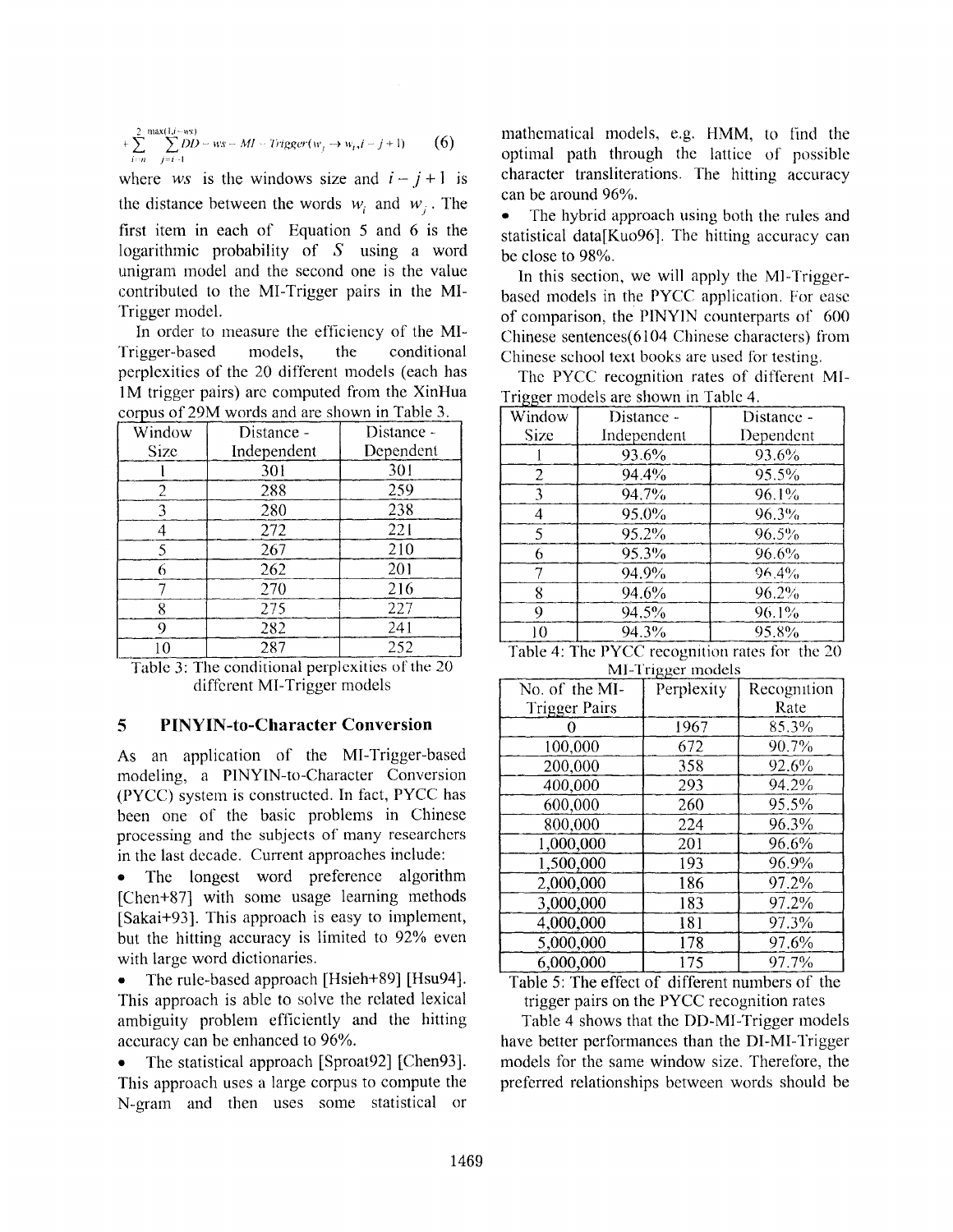modeled in a DD way. It is also found that the PYCC recongition rate can reach up to 96.6%.

As it was stated above, all the MI-Trigger models only include the best IM trigger pairs. One may ask: what is a reasonable number of the trigger pairs that an MI-Trigger model should include? Here, we will examine the effect of different numbers of the trigger pairs in an MI-Trigger model on the PINYIN-to-Character conversion rates. We use the DD-6-MI-Trigger model and the result is shown in Table 5.

We can see from Table 5 that the recognition rate rises quickly from 90.7% to 96.3% as the number of MI-Trigger pairs increases from 100,000 to 800,000 and then it rises slowly from 96.6% to 97.7% as the number of MI-Triggers increases from 1,000,000 to 6,000,000. Therefore, the best 800,000 trigger pairs should at least be included in the DD-6-MI-Trigger model.

| Model                       | Word<br>Unigra<br>m | Word<br>Bigram                          | $DD-6-MI-$<br>Trigger                                   |
|-----------------------------|---------------------|-----------------------------------------|---------------------------------------------------------|
| Parameter<br><b>Numbers</b> | 28,000              | $28,000^2$<br>$\approx 7.8 \times 10^8$ | $5 \times 10^{6} + 28,000$<br>$\approx 5.0 \times 10^6$ |
| Perplexity                  | 1967                | 230                                     | 178                                                     |

Table 6: Comparison of word umgram, bigram and MI-Trigger model

In order to evaluate the efficiency of MI-Trigger-based language modeling, we compare it with word unigram and bigram models. Both word unigram and word bigram models are trained on the XinHua corpus of 29M words. The result is shown in Table 6. Here the DD-6-MI-Trigger model with 5M trigger pairs is used.

Table 6 shows that

• The MI-Trigger model is superior to word unigram and bigram models. The conditional perplexity of the DD-6-MI-Trigger model is less than that of word bigram model and much less than the word unigram model.

The parameter number of the MI-Trigger model is much less than that of word bigram model.

One of the most powerful abilities of a person is to properly combine different knowledge. This also applies to PYCC. The word bigram model and the MI-Yrigger model are merged by linear interpolation as follows:

$$
\log P_{MERGED}(S) = (1 - a) \cdot \log P_{Byram}(S)
$$
  
+ $a \cdot \log P_{Ml \sim Figure}(S)$  (7)

where  $S = w_1^n = w_1 w_2 \cdots w_n$  and *a* is the weight of the word bigram model. Here the DD-6-MI-Trigger model with 5M trigger pairs is applied. The result is shown in Table 7,

Table 7 shows that the recognition rate reaches up to 98.7% when the N-gram weight is 0.3 and the MI-Trigger weight is  $0.7<sub>1</sub>$ 

| MI-Trigger Weight | <b>Recognition Rate</b> |
|-------------------|-------------------------|
| 0.0               | 96.2%                   |
| 0.1               | 96.5%                   |
| 0.2               | 97.3%                   |
| 0.3               | 97.7%                   |
| 0.4               | 98.2%                   |
| 0.5               | 98.3%                   |
| 0.6               | 98.6%                   |
| 0.7               | 98.7%                   |
| 0.8               | 98.5%                   |
| 0.9               | 98.2%                   |
| $_{\rm 1.0}$      | 97.6%                   |

Table 7: The PYCC recognition rates of word bigram and M1-Trigger merging

Through the experiments, it has been proven that the merged model has better results over both word bigram and M1-Trigger models. Compared to the pure word bigram model, the merged model also captures the long-distance dependency of word pairs using the concept of mutual information. Compared to the Ml-trigger model which only captures highly correlated word pairs, the merged model also captures poorly correlated word pairs within a short distance by using the word bigram model.

# **Conclusion**

This paper proposes a new MI-Trigger-based modeling approach to capture the preferred relationships between words by using the concept of trigger pair. Both the distance-independent(D1) and distance-dependent(DD) MI-Trigger-based models are constructed within a window. It is found that

The long-distance dependency is useful to language disambiguation and should be modeled properly in natural language processing.